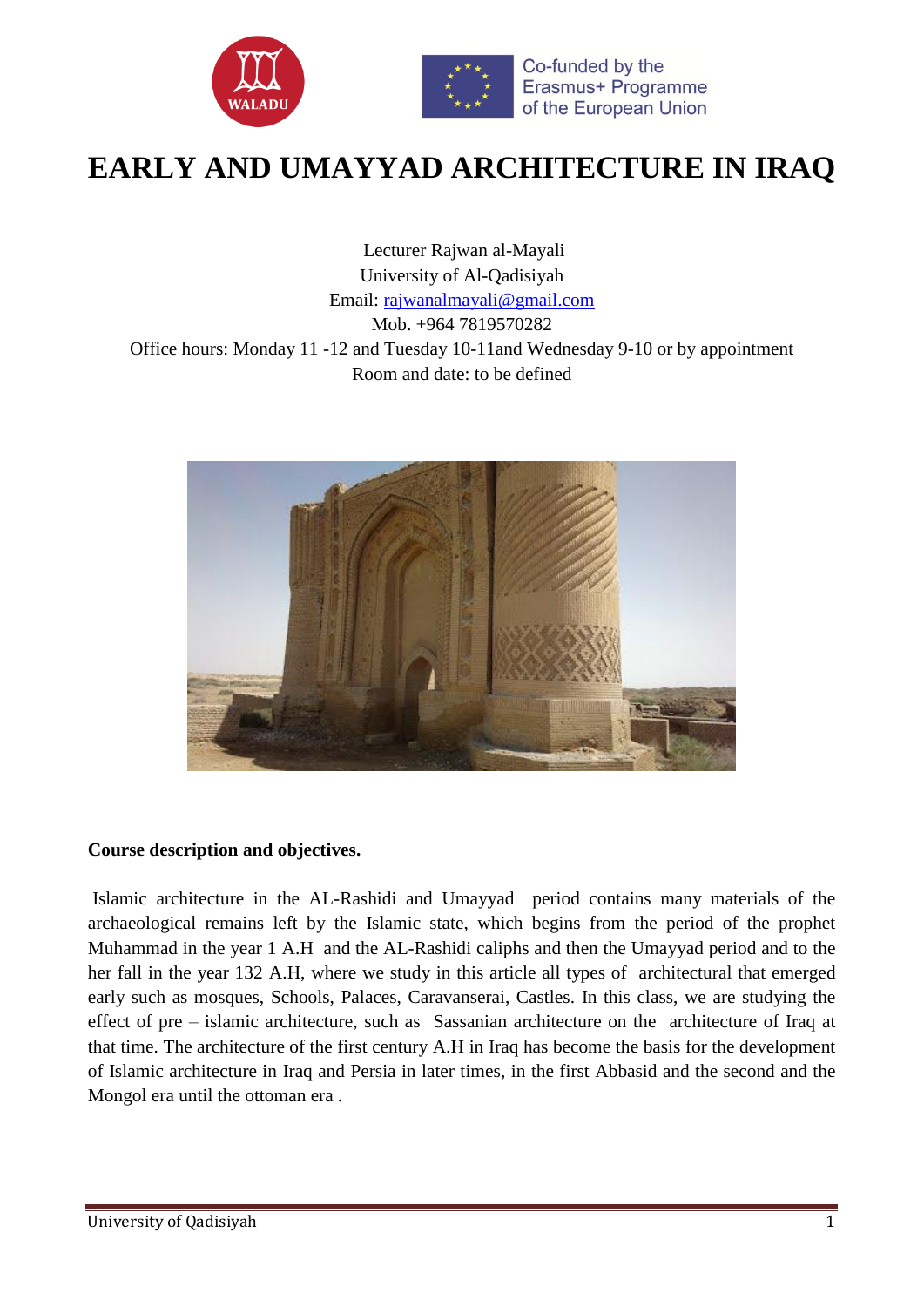



## **Methods**

In order to obtain optimal results in increasing the students' knowledge of early Islamic and Umayyad architecture, this study depends on the student's vision of samples of Islamic buildings in that period. This requires a trips and field visits to archeological sites.

## **Required Readings and materials**

The readings are listed in the syllabus as required materials. Note the class will have Power Point presentation, some of which are not covered by the reading and use the new technic, like YouTube, education movies and education vesting to museum and archeological sites. Therefore, it is to students' advantage not to miss the class sessions since they will appear on the midterm and finals.

## **Students are required to read the following book before attending the class:**

Thiweni, A. (2005). *Dictionary of people of islamic architecture*. Baghdad: Alnahar Aljadeed. Sameh, Kamal al-Din, 1985, *Early Islamic Architecture* , Baghdad . Rajab, Mohammad. 1989. *The Islamic of Arabic architecture in Iraq*. Baghdad. Iraq . K. A. C. Creswell, 1940 , *Early Muslim Architecture, Part* one , Oxford, Clarendon Press.

## **Grade**

The grade for the Manuscripts and Islamic paintings material will be divided as follow:

| The first exam                     | Architectural elements and the Architecture city of | 10% |
|------------------------------------|-----------------------------------------------------|-----|
|                                    | Basra and Kufa.                                     |     |
| The second exam                    | Building the city of Mosul and Wasit.               | 10% |
| The Final exam                     | For all curriculum                                  | 50% |
| Paper and Presentation             |                                                     | 10% |
| Attendance and class participation |                                                     | 10% |
| Quizzes                            |                                                     | 10% |

The grade scale will be as follows:

| <b>Excellence</b> | 90-95 |
|-------------------|-------|
| Very good         | 80-89 |
| Good              | 70-79 |
| Average           | 65-69 |
| Acceptable        | 60-64 |

## **Attendance**

There are three classes per week (Monday , Tuesday , Wednesday) at a rate of ninety minutes. The course is based on a set of requirements, including lectures, exams, daily preparation and discussions, attendance and research. In addition to what has been mentioned, students must take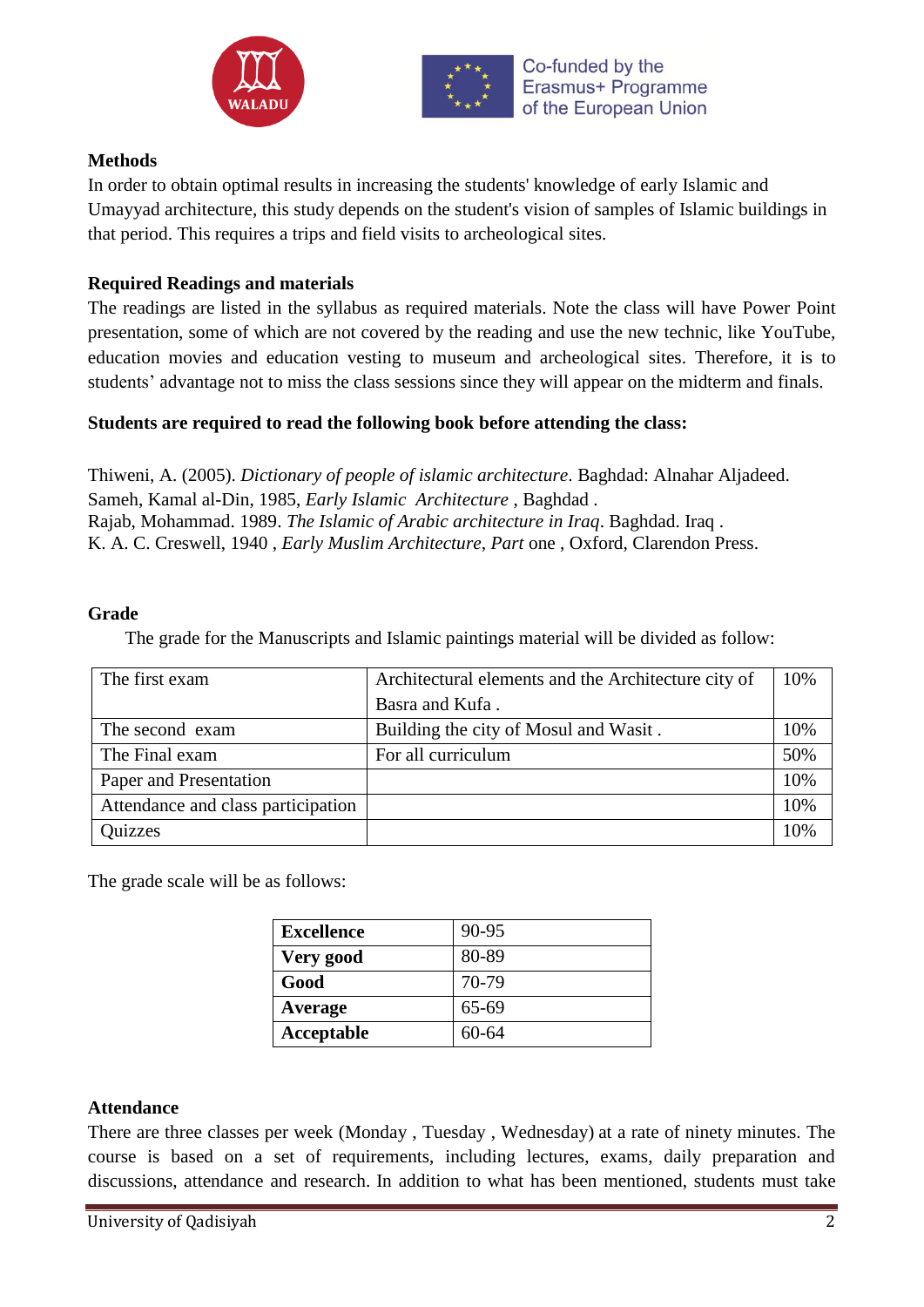



into account other things that affect the assessment of the level of the student, including the absence of noise inside the classroom through speech or preoccupation with the mobile phone, so it must be silent to not affect the course of the lesson.

## **Calendar**

**Basic and support material to be covered according to the homework/reports and their due dates:** 

| Week    | <b>Subject</b>                                                                                       |
|---------|------------------------------------------------------------------------------------------------------|
| Week 1  | Introduction                                                                                         |
|         | Types of buildings and elements of Architecture.                                                     |
|         | Rajab, Mohammad. 1989. The Islamic of Arabic architecture in Iraq.                                   |
|         | Baghdad. Iraq.p. 12-18                                                                               |
| Week 2  | City Basra (mosques).                                                                                |
|         | Hadia, Jawan, 2011, Planning the city of Basra in the first century                                  |
|         | $A.H$ , p. 22-29                                                                                     |
| Week 3  | City Basra, palace of prince (Dar AL-Amara).                                                         |
|         | Hadia, Jawan, 2011, Planning the city of Basra in the first century                                  |
|         | $A.H$ , p. 34-42                                                                                     |
| Week 4  | City Basra (Houses)                                                                                  |
|         | Al-Ameid, Taher Muzaffar, 1986, Planning of Arab and Islamic                                         |
|         | Cities, Baghdad, p. 348                                                                              |
| Week 5  | City Kufa (mosques)                                                                                  |
|         | Pester, Ander, (1996). Dictionary of Islamic architecture, London,                                   |
|         | p. 154-167                                                                                           |
| Week 6  | City Kufa, palace of prince (Dar AL-Amara)                                                           |
|         | Kaddom, AL Janaapy (1967), Planning the city of Kufa in the first                                    |
|         | century A.H , Baghdad, p. 40-57.                                                                     |
| Week 7  | City Kufa, (Houses)                                                                                  |
|         | Rajab, Mohammad. 1989. The Islamic of Arabic architecture in Iraq.                                   |
|         | Baghdad. Iraq, p. 78-99.                                                                             |
|         | <b>First Exam.</b>                                                                                   |
| Week 8  | City Mosul, (mosques),                                                                               |
|         | K. A. C. Creswell, 1940 , Early Muslim Architecture, Part one,<br>Oxford, Clarendon Press, p. 21-34. |
|         |                                                                                                      |
| Week 9  | City Mosul, palace of prince (Dar AL-Amara)                                                          |
|         | Al-Ameid, Taher Muzaffar, 1986, Planning of Arab and Islamic                                         |
|         | Cities, Baghdad, p. 390-398.                                                                         |
| Week 10 | City Mosul, (Houses)                                                                                 |
|         | Rajab, Mohammad. 1989. The Islamic of Arabic architecture in                                         |
|         | <i>Iraq.</i> Baghdad. Iraq, p. 100-110.                                                              |
|         |                                                                                                      |